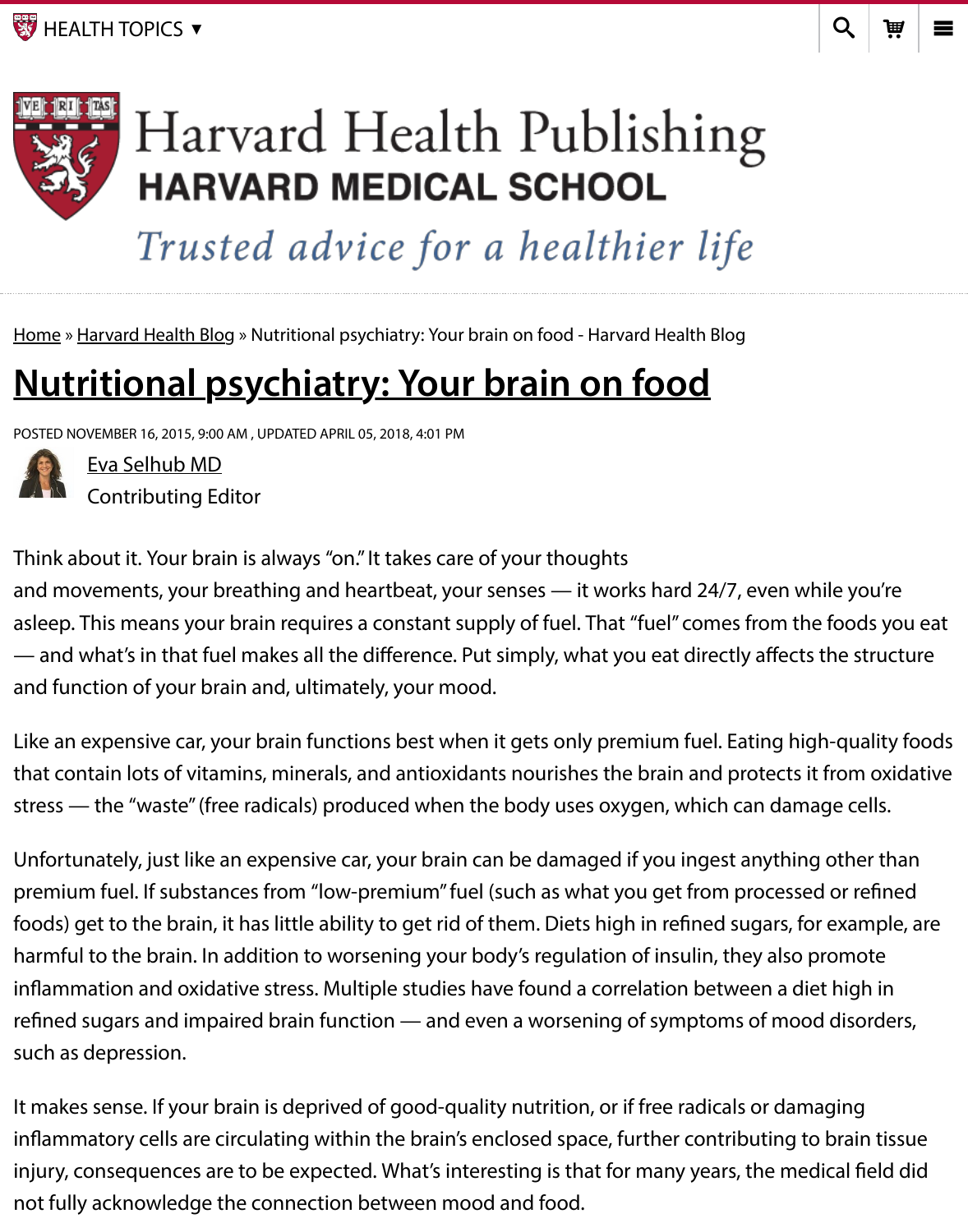Today, fortunately, the burgeoning feld of nutritional psychiatry is fnding there are many consequences and correlations between not only what you eat, how you feel, and how you ultimately behave, but also the kinds of bacteria that live in your gut.

## **How the foods you eat afect how you feel**

Serotonin is a neurotransmitter that helps regulate sleep and appetite, mediate moods, and inhibit pain. Since about 95% of your serotonin is produced in your gastrointestinal tract, and your gastrointestinal tract is lined with a hundred million nerve cells, or neurons, it makes sense that the inner workings of your digestive system don't just help you digest food, but also guide your emotions. What's more, the function of these neurons — and the production of neurotransmitters like serotonin — is highly infuenced by the billions of "good" bacteria that make up your intestinal microbiome. These bacteria play an essential role in your health. They protect the lining of your intestines and ensure they provide a strong barrier against toxins and "bad" bacteria; they limit infammation; they improve how well you absorb nutrients from your food; and they activate neural pathways that travel directly between the gut and the brain.

Studies have shown that when people take probiotics (supplements containing the good bacteria), their anxiety levels, perception of stress, and mental outlook improve, compared with people who did not take probiotics. Other studies have compared "traditional" diets, like the Mediterranean diet and the traditional Japanese diet, to a typical "Western" diet and have shown that the risk of depression is 25% to 35% lower in those who eat a traditional diet. Scientists account for this diference because these traditional diets tend to be high in vegetables, fruits, unprocessed grains, and fsh and seafood, and to contain only modest amounts of lean meats and dairy. They are also void of processed and refned foods and sugars, which are staples of the "Western" dietary pattern. In addition, many of these unprocessed foods are fermented, and therefore act as natural probiotics. Fermentation uses bacteria and yeast to convert sugar in food to carbon dioxide, alcohol, and lactic acid. It is used to protect food from spoiling and can add a pleasant taste and texture.

This may sound implausible to you, but the notion that good bacteria not only infuence what your gut digests and absorbs, but that they also afect the degree of infammation throughout your body, as well as your mood and energy level, is gaining traction among researchers. The results so far have been quite amazing.

## **What does this mean for you?**

Start paying attention to how eating diferent foods makes you feel — not just in the moment, but the next day. Try eating a "clean" diet for two to three weeks — that means cutting out all processed foods and sugar. Add fermented foods like kimchi, miso, sauerkraut, pickles, or kombucha. You also might want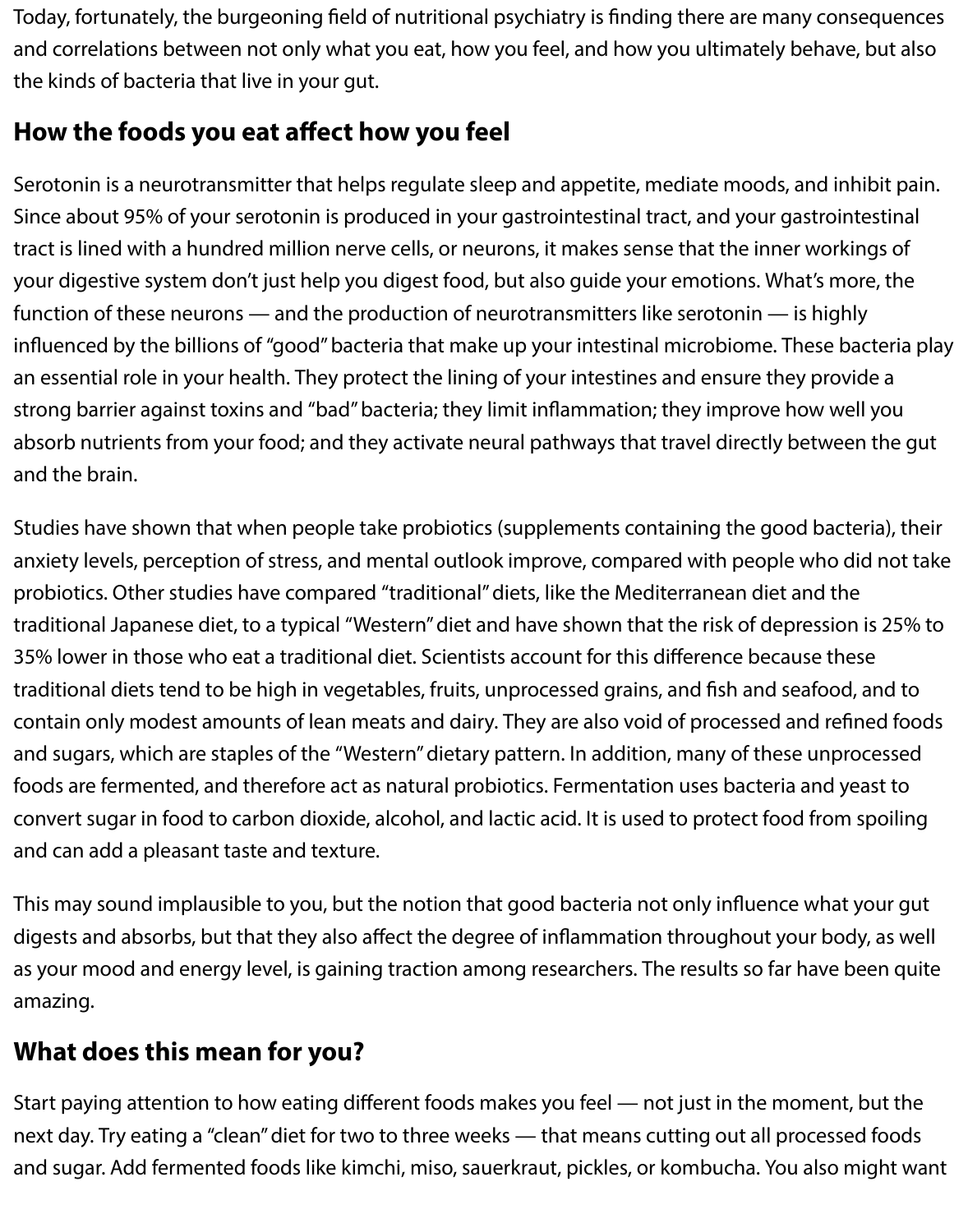enhance infammation. Give it a try!

## For more information on this topic, please see: Nutritional medicine as mainstream in ps *Sarris J, et al.* **Lancet Psychiatry***. 2015*

The field of Nutritional Psychiatry is relatively new, however there are observational data regarding the flux association between diet quality and mental health across countries, cultures and age groups – particular. Here are links to some systematic reviews and meta-analyses:

http://ajcn.nut[rition.org/content/99](http://www.ncbi.nlm.nih.gov/m/pubmed/26359904/)/1/181.long http://www.ncbi.nlm.nih.gov/pubmed/23720230 http://www.ncbi.nlm.nih.gov/pmc/articles/PMC4167107/

There are also now two interventions suggesting that dietary improvement can prevent depressent

[http://www.ncbi.nlm.nih.gov/pmc/articles/PM](http://ajcn.nutrition.org/content/99/1/181.long)C3848350/ [http://www.ncbi.nlm.nih.gov/pmc/articles/PMC4](http://www.ncbi.nlm.nih.gov/pubmed/23720230)[050338/](http://www.ncbi.nlm.nih.gov/pmc/articles/PMC4167107/)

Diet during early life is also linked to mental health outcomes in children (very important fron perspective):

[http://www.ncbi.nlm.nih.gov/pubmed/24074470](http://www.ncbi.nlm.nih.gov/pmc/articles/PMC3848350/) [http://www.ncbi.nlm.nih.gov/pubmed/25524365](http://www.ncbi.nlm.nih.gov/pmc/articles/PMC4050338/) http://www.ncbi.nlm.nih.gov/pubmed/235419

Extensive animal data show that dietary manipulation affects brain plasticity and there are nov humans to suggest the same:

#### [http://www.ncbi.nlm.nih.gov/pmc/articles/PMC4](http://www.ncbi.nlm.nih.gov/pubmed/24074470)[563885/](http://www.ncbi.nlm.nih.gov/pubmed/23541912)

Finally, while there are yet to be published RCTs testing dietary improvement as a treatment strategy for  $\overline{E}$ depression, the first of these is underway and results will be published within six months:

#### [http://www.ncbi.nlm.nih.gov/pmc/articles/PMC3636120/](http://www.ncbi.nlm.nih.gov/pmc/articles/PMC4563885/)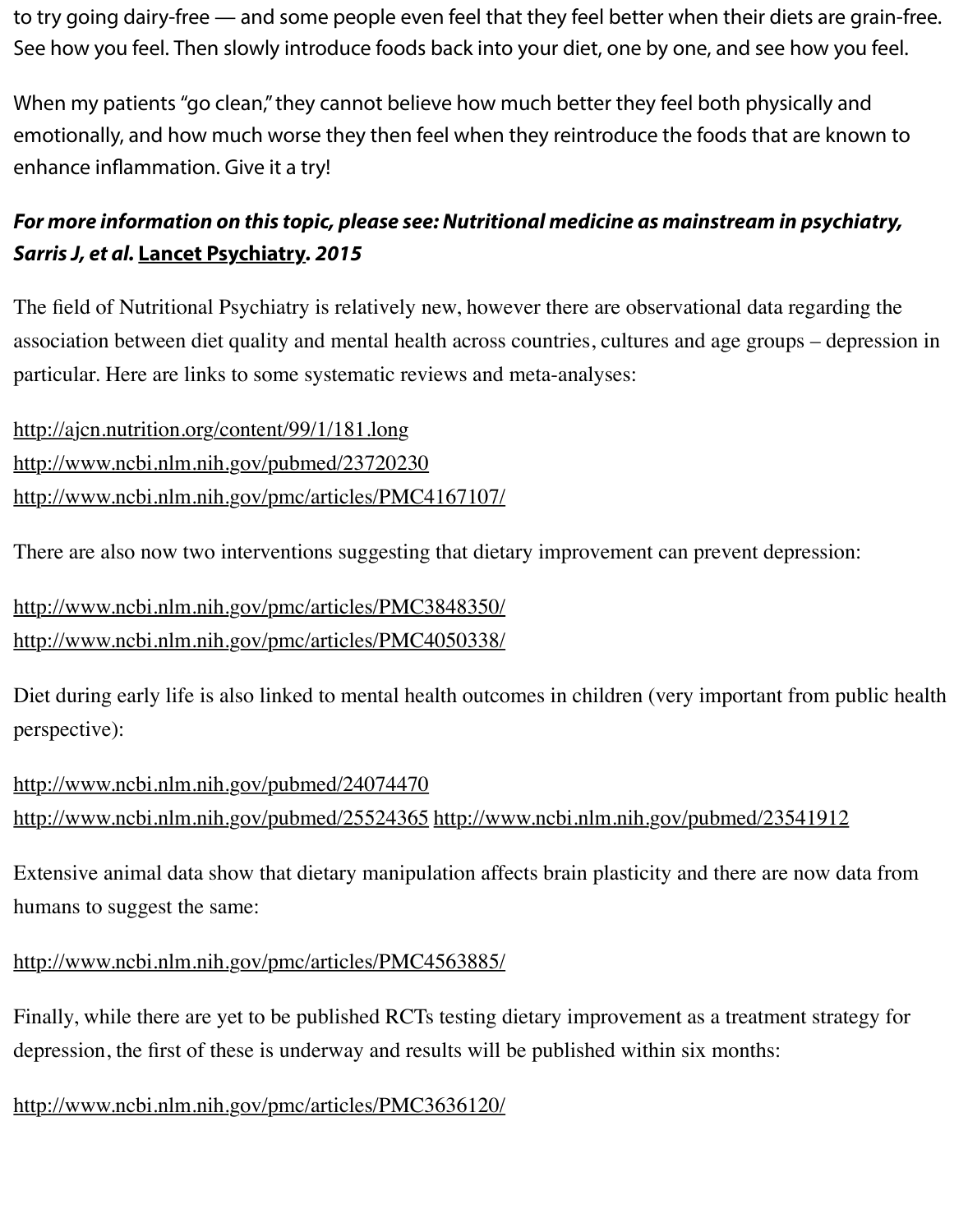Nutritional strategies to ease an[xiety](https://www.health.harvard.edu/special-health-reports/healthy-eating-a-guide-to-the-new-nutrition?utm_source=HHPBlog&utm_medium=link&utm_content=related-text&utm_campaign=referral)

Right brain/left brain, right?

Gut feelings: How food afects your mood

The latest on a simple way to help prevent food...

[Could lack of sleep trigger a food "ad](https://www.health.harvard.edu/blog/nutritional-strategies-to-ease-anxiety-201604139441)diction"?

**[COMMENTS](https://www.health.harvard.edu/blog/right-brainleft-brain-right-2017082512222)** 

**[40](https://www.health.harvard.edu/blog/gut-feelings-how-food-affects-your-mood-2018120715548)**

**[TOPICS](https://www.health.harvard.edu/blog/the-latest-on-a-simple-way-to-help-prevent-food-allergies-in-kids-201603089326)** 

Back Pain [| Complementary and alterna](https://www.health.harvard.edu/blog/lack-sleep-trigger-food-addiction-201604069403)tive medicine | Healthy Eating | Mental Health

## **Comments:**

1. POSTED JANUARY 3RD, 2016 AT 8:31 AM

### **[wisc-r zek](https://www.health.harvard.edu/blog/categories/health/back-pain)[a testi](https://www.health.harvard.edu/blog/categories/health/complementary-and-alternative-medicine-health)**

Eva is correct and there is extensive evidence behind her contentions. I have posted multi the science below

#### 2. POSTED DECEMBER 16TH, 2015 AT 10:19 AM

## **Carol**

<span id="page-3-0"></span>I have believed, and loudly stated, for a long time that poor nutrition was most probably a factor in the mental disease that runs rampant in my family. What I don't understand is how seem to be exempt. Perhaps genetic testing should be made less expensive and more available to [general population. But, more](#page-3-0) importantly, how do you propose to make these "healthy a affordable for people? Our foods are rampant with chemicals, hormones, and ...? Some fa barely afford to subsist, much less pay high prices for the healthier foods. I don't believe that even get the seeds to grow your own anymore without them having been genetically mo this article is very informative. The links provided are a great place to start on finding infor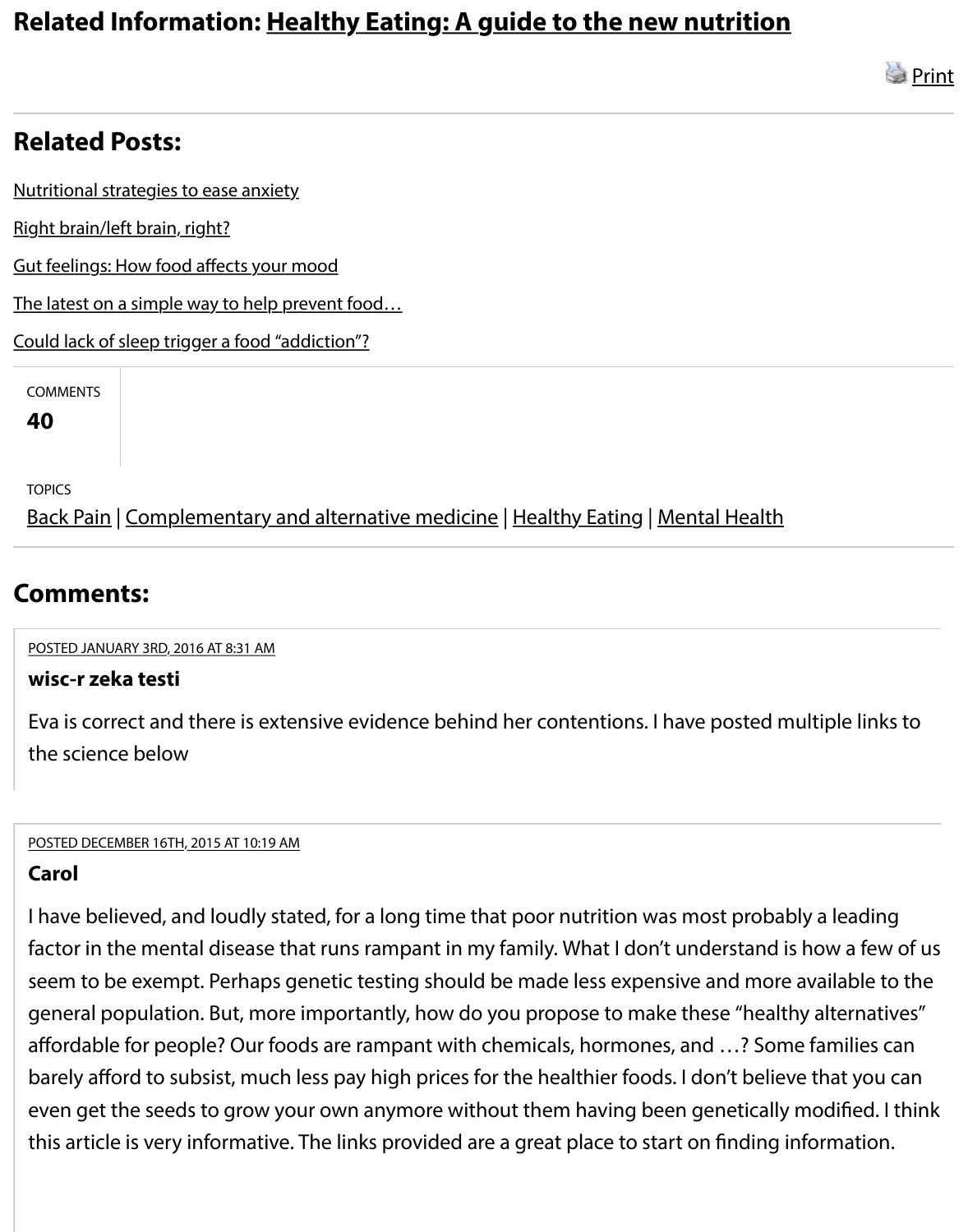<u>POSTED DECEMBER 3RD, 2015 AT 12:06 AM</u>

## **Susan Nicholls**

<span id="page-4-0"></span>At age 55 and on atypical bipolar meds since age 19, I'm pre-disposed to diabetes. The med for your metabolism, and create brain fog. The bipolar is well controlled now, but after a few pre-diabetes, and not doing anything about it, I crossed the line to diabetes with a HGB A [FBS of 155 and a weight of 230](#page-4-0) in January (up from 145 five years ago), despite walking 3-Refusing to take yet another med, I went to see a nutritionist who is also a doctor and can for tests. I wanted to know exactly what my body needed before adding anything to the c that is me.

She performed four tests: vit D, ferritin, the Spectracell, and the Alcat food sensitivites. My deficient, so we added a supplement, ferritin was off the charts, so I started donating blood Spectracell showed me exactly what I was deficient in relative to nutrition and aging, so I onto only those supplements or precursors I needed for a healthy immune system, (also brew own Kombucha for probiotic and ployphenols)and the Alcat showed me precisely what foot infammation in my body.

I went through a lifestyle change with no refined sugar, wheat, or soy and limited dairy (m grass fed). Upped the organic vegetables, lowered carbs (limited to legumes and wild rice foods or processed foods. Coconut oil three time daily, Udo's oil once daily. Added krill oil. with any oil but coconut or red palm. I eat meat or fish once or twice a day, less than 4 oz. beef, wild caught fish or pastured pork/chicken ) Totally eliminated those foods the Alcat severe or moderate reaction to, and minimized the ones it showed mild reaction to.

AMAZING results! My psychiatrist and my medical doctor are impressed. My LDLs have come down to the down to the 76 from 124. TC down from 201 to 153. My HDLs up to 66 from 56. My Hgb A1C is now 5.6 88, and I've lost...50 pounds in one year. I know I have a ways to go, but I've not felt this gout years. No mood swings, no depression, no manic episodes. Tranquility, serenity and feelin Increased productivity and the brain fog has lifted.

#### POSTED DECEMBER 3RD, 2015 AT 11:57 AM

#### **Eva Selhub**

That's really wonderful!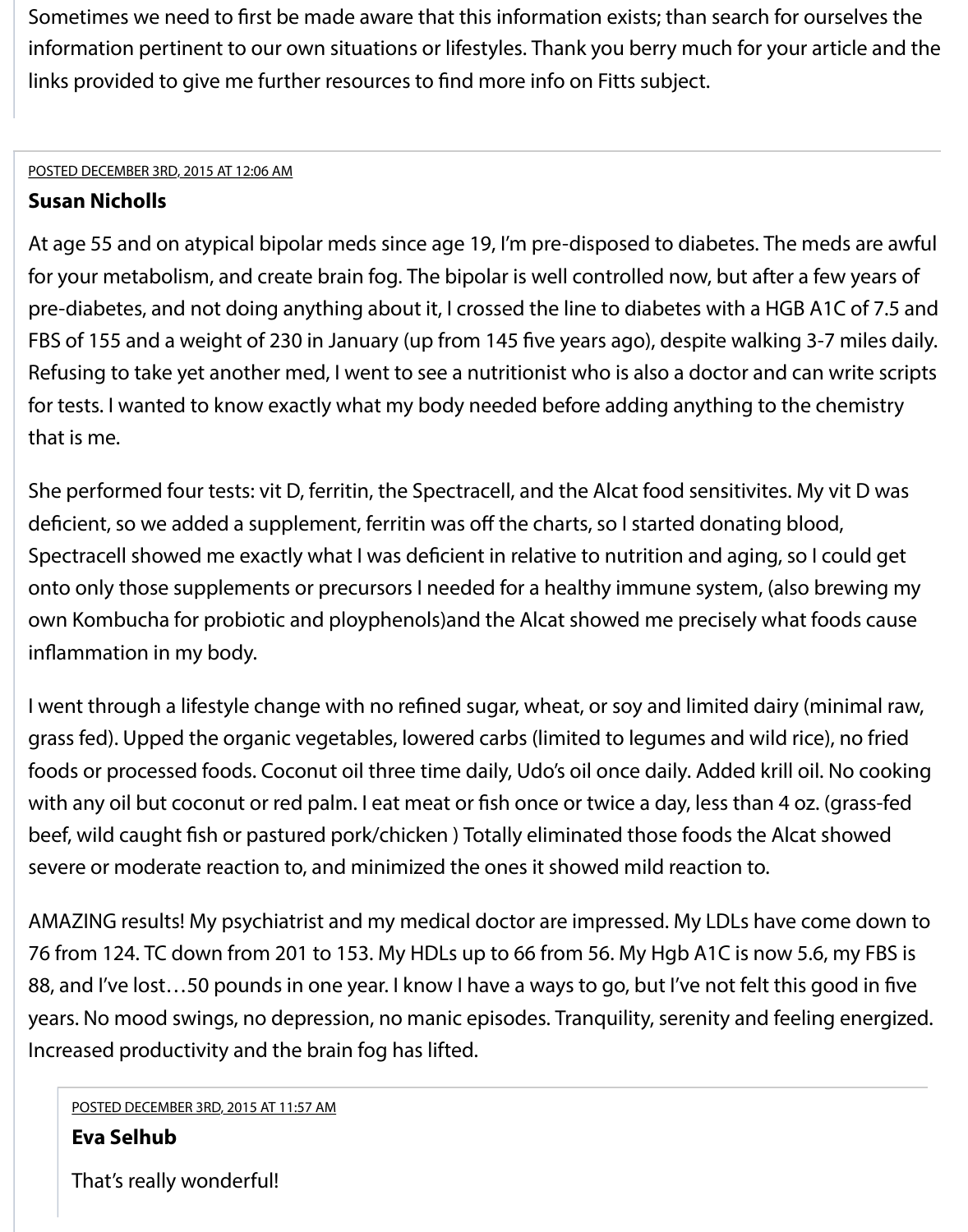what evidence is presented, I go by how my body feels after eating. Plant-based foods see for me, combined with daily exercise.

#### POSTED NOVEMBER 25TH, 2015 AT 8:41 PM

### **C. Petrovich**

I'm 69 years old, and 13 years ago, I became a vegetarian. I was the "junk eater extraordina going clean! I had to do something about my weight, my food addictions and overeating. bags of junk snacks washed down with sodas, with no thoughts on what it was doing to r

Well I did IT! I lost weight, exercise almost daily and I'm not on any prescription drugs. I qu meat except WILD fish, scallops, occasionally. 98% of my diet is plant based. All the colors rainbow, nuts, seeds, beans, and of course fruits and veggies. I do eat an occasional sweet ice cream once in a while, but never to the extent of what I ate in my "previous life."

May I highly recommend that if you feel and look like crap, then do something about it an that diet of junk, soda's, and garbage candy. If you want off your meds, then start research REAL food can do for you.

#### POSTED NOVEMBER 28TH, 2015 AT 4:55 PM

#### **Jennifer Morrison**

To-C. Petrovich–I tried the veggie thing-and guess what??I became so supersensitive aromatic hydrocarbons(ie-perfumes-heat from gas furnaces-kitchen cleaners-all phe products)This actually caused a severe rise in blood pressure.

<span id="page-5-0"></span>My advice is "Before doing the "Wacko" diet thing–eat organic-and also find out by way testing–what is BEST for your body's metabolism-I'm glad that the diet worked for you-

POSTED NOVEMBER 25TH, 2015 AT 5:34 AM

#### **radhia slama**

your blogs are extremely helpful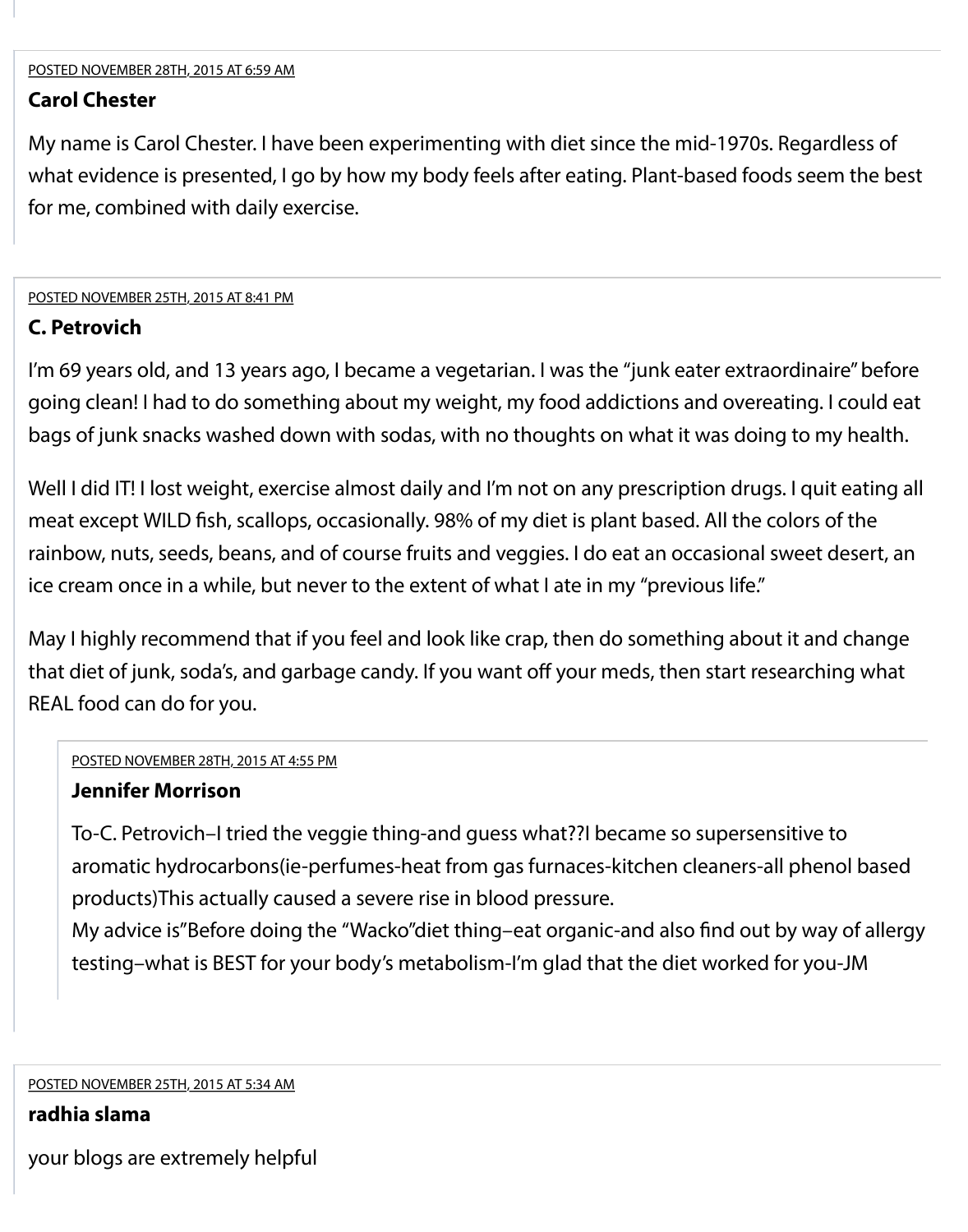<span id="page-6-0"></span>[POSTED NOVEMBER 19TH, 2015 AT 11:17 PM](#page-6-0)

#### **nml**

<span id="page-6-1"></span>as a sufferer of the combined depression and food cravings – it doesn't seem any of you portugal. which causes which to occur at the beginning of its situational occurrence. I am now und debacle – started 2 days ago – beginning with either the chocolate food craving or the de [one of the two symptoms caus](#page-6-1)ing the other — what caused which one to begin — no on have any help or answers or understanding.

#### POSTED NOVEMBER 20TH, 2015 AT 9:56 AM

## **Christine**

Do you take any kind off magnesium, or vital. D3?

#### POSTED NOVEMBER 25TH, 2015 AT 9:10 PM

## <span id="page-6-2"></span>**[C. Petrovich](#page-6-2)**

<span id="page-6-3"></span>I am 69, female, as I mentioned before and I want to add that my diet not only in my mental well being, but I was able to (2003) finally get off of prozac. I was dep about my weight, my needing knee replacements, but I overcome all of these h [and continually focused on wh](#page-6-3)at my final results will be. I never dreamt that I'd I place I am today, so happy with my health, my new job and my family.

In my opinion, the continued use of high quality fish oil, high in DHA, for all thes benefits my brain health as well. I also take at least 2,000 IU's of Vitamin D3 daily mg of Vitamin C, as well. I was surprised to find out low my Vitamin D level was. normal now, and I highly recommend that everyone get their Vitamin D checke it to be checked. I found out that most PC doctors never check it.

To sum up my lifestyle, EAT a healthy diet, stop eating fast food, junk, and event body will heal.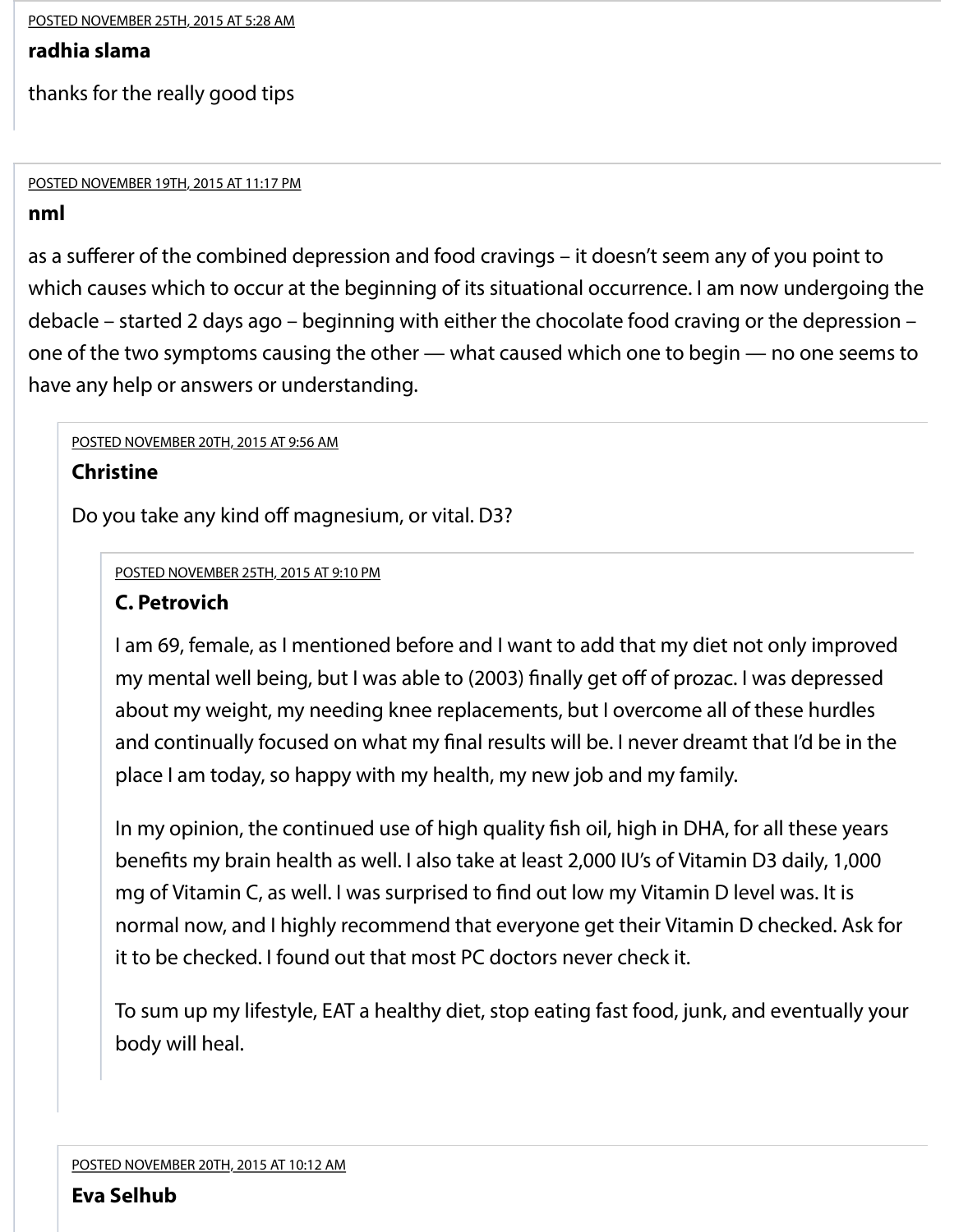POSTED NOVEMBER 21ST, 2015 AT 1:38 PM

### **Roxanne**

How should probiotics be taken?

#### POSTED NOVEMBER 19TH, 2015 AT 4:21 PM

## **Angela Ursery**

What's laughable about all the criticism of Dr. Selhub's work not being "scientific enough" much of medical "science" isn't scientific at all-and doctors and researchers are admitting I refer, of course, to a recent editorial in the Lancet, but other examples abound. Rememb [being gay was a psychiatric illn](#page-7-0)ess, then–poof (no pun intended)–after some political presture, it was a no longer?

<span id="page-7-0"></span>I also wonder how many of the complainers have actually read the research. Oh, that's cal contempt prior to investigation. Not very scientifc.

POSTED NOVEMBER 18TH, 2015 AT 4:33 AM

## **Rolf**

how many infuence have chemical additive in nutrien/food on our health and behaviour ? greeting rolf

POSTED NOVEMBER 17TH, 2015 AT 10:17 PM

## **Cory Friedt**

Thank you for all of the great info!

<span id="page-7-1"></span>[POSTED NOVEMBER 17TH, 2015 AT 9:37 PM](#page-7-1)

## **Michael**

Love the complaints. This is not a medical journal nor academic paper. The article had to g by the editor with Harvard-quality standards.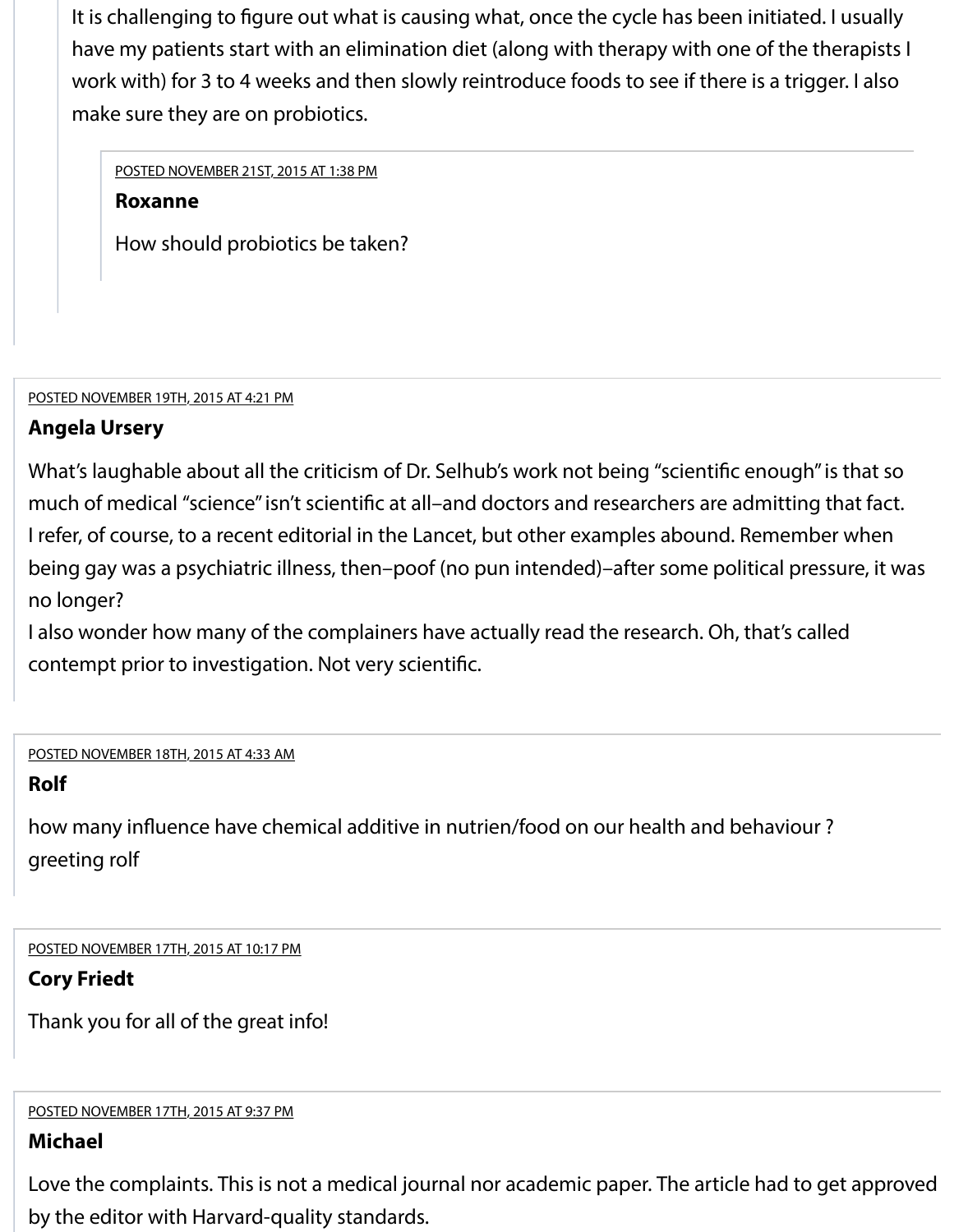I believe Felice was trying to make sure these references came to light for all those individ more science:. As per Felice Jackson:

<span id="page-8-0"></span>The fi[eld of Nutritional Psychia](#page-8-0)try is relatively new, however there are now extensive obse data confirming the association between diet quality and mental health across countries, age groups – depression in particular. Here are links to some systematic reviews and meta-

http://ajcn.nutrition.org/content/99/1/181.long http://www.ncbi.nlm.nih.gov/pubmed/23720230 http://www.ncbi.nlm.nih.gov/pmc/articles/PMC4167107/

There are also now two interventions suggesting that dietary improvement can prevent on

[http://www.ncbi.nlm.nih.gov/pmc/articles/PMC](http://ajcn.nutrition.org/content/99/1/181.long)3848350/ [http://www.ncbi.nlm.nih.gov/pmc/articles/PMC40](http://www.ncbi.nlm.nih.gov/pubmed/23720230)50338/

Diet during early life is also linked to mental health outcomes in children (very important health perspective):

[http://www.ncbi.nlm.nih.gov/pubmed/24074470](http://www.ncbi.nlm.nih.gov/pmc/articles/PMC3848350/) [http://www.ncbi.nlm.nih.gov/pubmed/25524365](http://www.ncbi.nlm.nih.gov/pmc/articles/PMC4050338/) http://www.ncbi.nlm.nih.gov/pubmed/

Extensive animal data show that dietary manipulation affects brain plasticity and there ar from humans to suggest the same:

## [http://www.ncbi.nlm.nih.gov/pmc/articles/PMC45](http://www.ncbi.nlm.nih.gov/pubmed/24074470)63885/

Finally, while there are yet to be published RCTs testing dietary improvement as a treatment for depression, the first of these is underway and results will be published within six mont

http://www.ncbi.nlm.nih.gov/pmc/articles/PMC3636120/

**Dr Felice Jacka**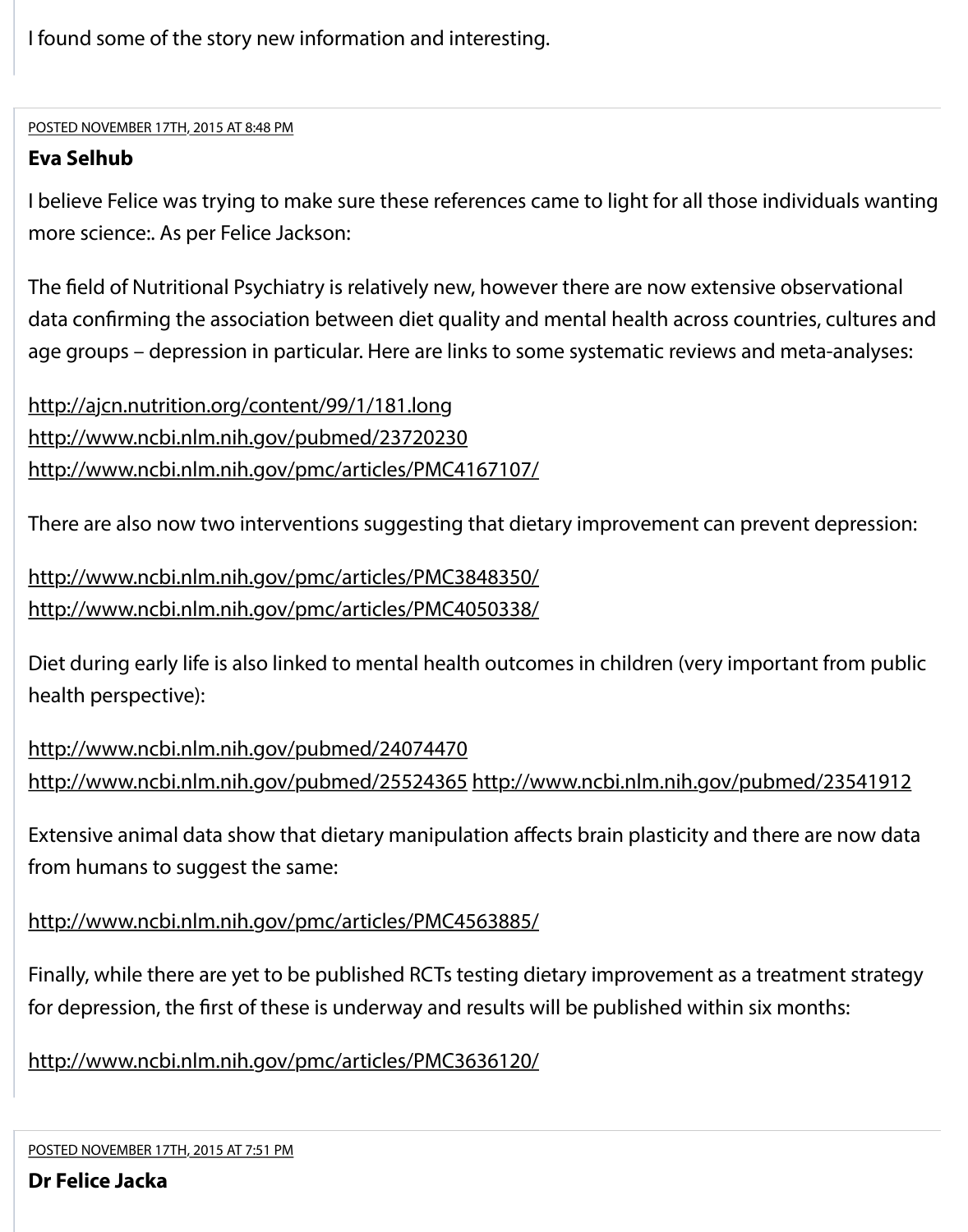#### **Kristen Rapoza**

Hi Dr. Jacka, When comments have links in them they are automatically queued up for because majority of the time it's spammers posting irrelevant links. Sorry for the dela approving the other important references regarding this research!

Kristen R. Harvard Health Publishing

#### POSTED NOVEMBER 17TH, 2015 AT 4:19 PM

### **Felice Jacka**

There are extensive data from human observational studies, summarised as per these syst reviews and meta-analyses:

<span id="page-9-0"></span>[http://ajcn.nutrition.org/conte](#page-9-0)nt/99/1/181.long http://www.ncbi.nlm.nih.gov/pubmed/23720230 http://www.ncbi.nlm.nih.gov/pubmed/25208008

As well as extensive data from animal and human studies highlighting the influence of diet parameters – just one example in humans: [http://www.ncbi.nlm.nih.gov/pmc/articles/PMC45](http://www.ncbi.nlm.nih.gov/pubmed/23720230)63885/

[Two new interventions suggesting prevention of d](http://www.ncbi.nlm.nih.gov/pubmed/25208008)epression via dietary improvement: http://www.ncbi.nlm.nih.gov/pmc/articles/PMC4050338/ http://www.ncbi.nlm.nih.gov/pmc/articles/PMC3848350/

[As well as important data suggesting that dietary intakes](http://www.ncbi.nlm.nih.gov/pmc/articles/PMC4563885/) during pregnancy and early life for the mental health of children:

[http://www.ncbi.nlm.nih.gov/pubmed/24074470](http://www.ncbi.nlm.nih.gov/pmc/articles/PMC4050338/) [http://www.ncbi.nlm.nih.gov/pubmed/25524365](http://www.ncbi.nlm.nih.gov/pmc/articles/PMC3848350/) http://www.ncbi.nlm.nih.gov/pubmed/23541912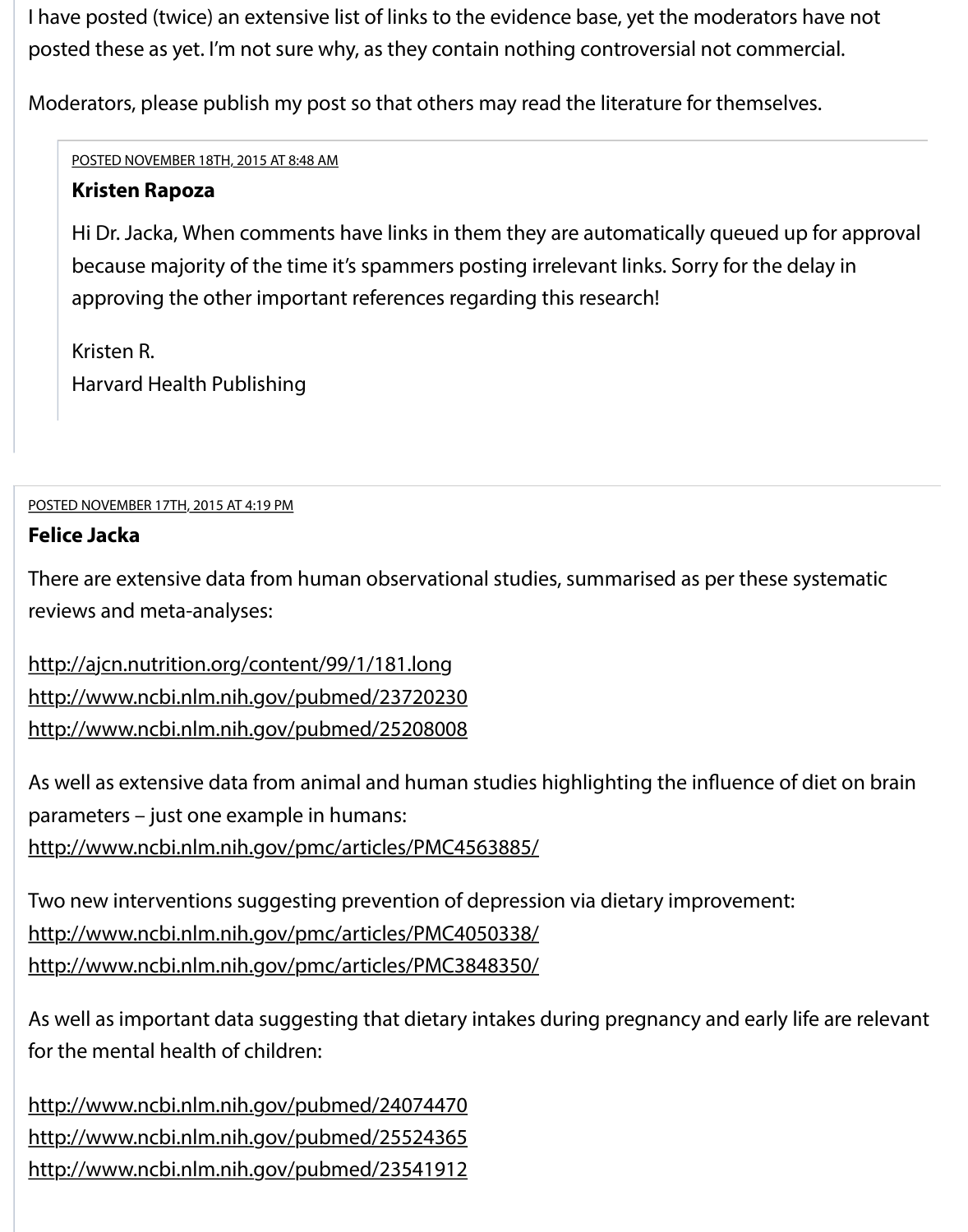#### <u>POSTED NOVEMBER 17TH, 2015 AT 2:35 PM</u>

#### **Josie**

[I other interesting articles, there is always at least one, ofte](http://www.ncbi.nlm.nih.gov/pmc/articles/PMC3636120/)n, references to refereed literat can find more details. W/o those references the article reads very weak. The note at the er page explains that the aim of the blog is to provide reliable information.

#### POSTED NOVEMBER 17TH, 2015 AT 12:27 PM

## **D**

<span id="page-10-0"></span>I saw this after having a long discussion about a man in our community who committed s yesterday. Given the rise in mental illness, and other chronic illnesses today, do we want to long – for "enough" scientific evidence that a healthy diet is helpful? Or do we want to wo [promoting healthy diets and lif](#page-10-0)estyles now, and hope we can use this knowledge and pre Are processed, sugar & chemical laden foods so important to health that we can't use som sense and the findings we have to start to help people by encouraging healthier foods? C children need to lose their parents to suicide and heroin overdoses while we wait for stron

#### POSTED NOVEMBER 17TH, 2015 AT 12:06 PM

## **Barbara Horutz**

<span id="page-10-1"></span>Comparing our brains to an expensive car seems inappropriate, we are much more complex to than any than any than  $\alpha$ machine. Food does play a major role in our health and eating good wholesome fruits and are the key. Growing our own non-GMO food would be ideal with no pesticides and chem [fertilizers. But even then pestic](#page-10-1)ides can blow in from people who use them. because of all factors, I believe more hands on study should be done to give a concrete solution on this



POSTED NOVEMBER 17TH, 2015 AT 10:08 AM

**Eva Selhub MD**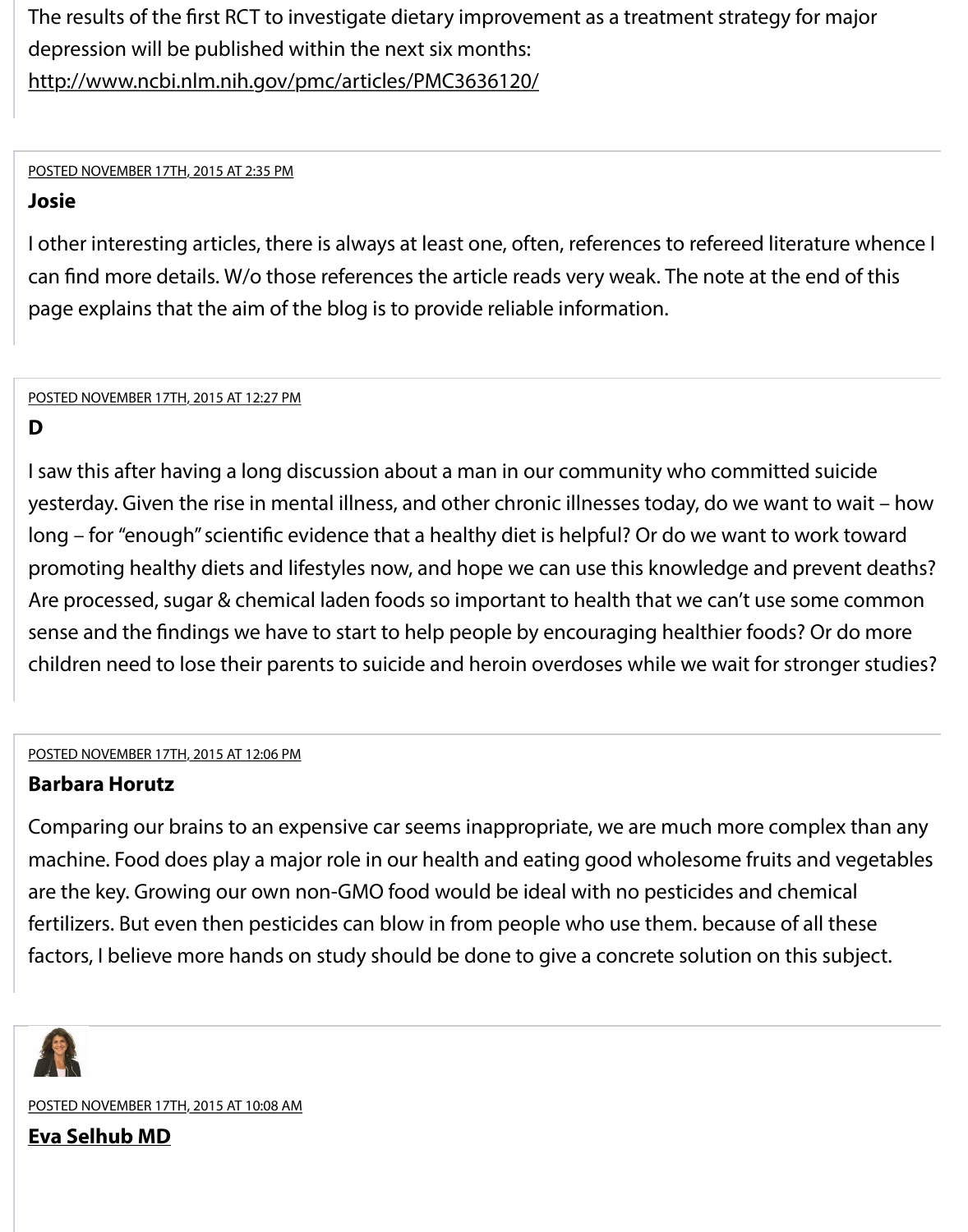#### **[BP](http://www.ncbi.nlm.nih.gov/pubmed/26359904)**

<span id="page-11-0"></span>I guess what is bothersome to some readers is that although there is scientific evidence to claims, the claims themselves here are general and vague. ie "There are a lot more cases of certain ethnic groups and diabetes can cause multiple systemic health problems that lead [decreased quality of life." \(Well](#page-11-0) known, scientific facts, BUT not specific). VS "Diabetes is m in Native American/Inuit, Aftrican American and Hispanic communities and is the leading kidney failure in the United States.

#### 21. POSTED NOVEMBER 17TH, 2015 AT 9:50 AM

#### **Peter Ellis**

Strongly agree with Jennifer — I'm interested in genuine research news, not a marketing point of view I've read many times before.

#### POSTED NOVEMBER 17TH, 2015 AT 8:18 AM

#### **Maureen**

I agree with Jennifer. This article is research lite. Don't dilute the quality of the newsletter.

#### <span id="page-11-1"></span>[POSTED NOVEMBER 17TH, 2015 AT 8:17 AM](#page-11-1)

#### **dia**

the only thing i really didnt know is that of probiotics! Can you please tell me a brand that market in greece? or maybe i can import it. if not which ingredients are probiotics? thank you much!

#### POSTED NOVEMBER 17TH, 2015 AT 3:01 PM

#### **Sara**

Hi Dia, I can help you get probiotics in Greece. Contact me by going to www dot oming club (yes, that's .club!) and all the way at the bottom there is a like called "Write to us goes directly to me and we can talk details. Best of luck. ~Sara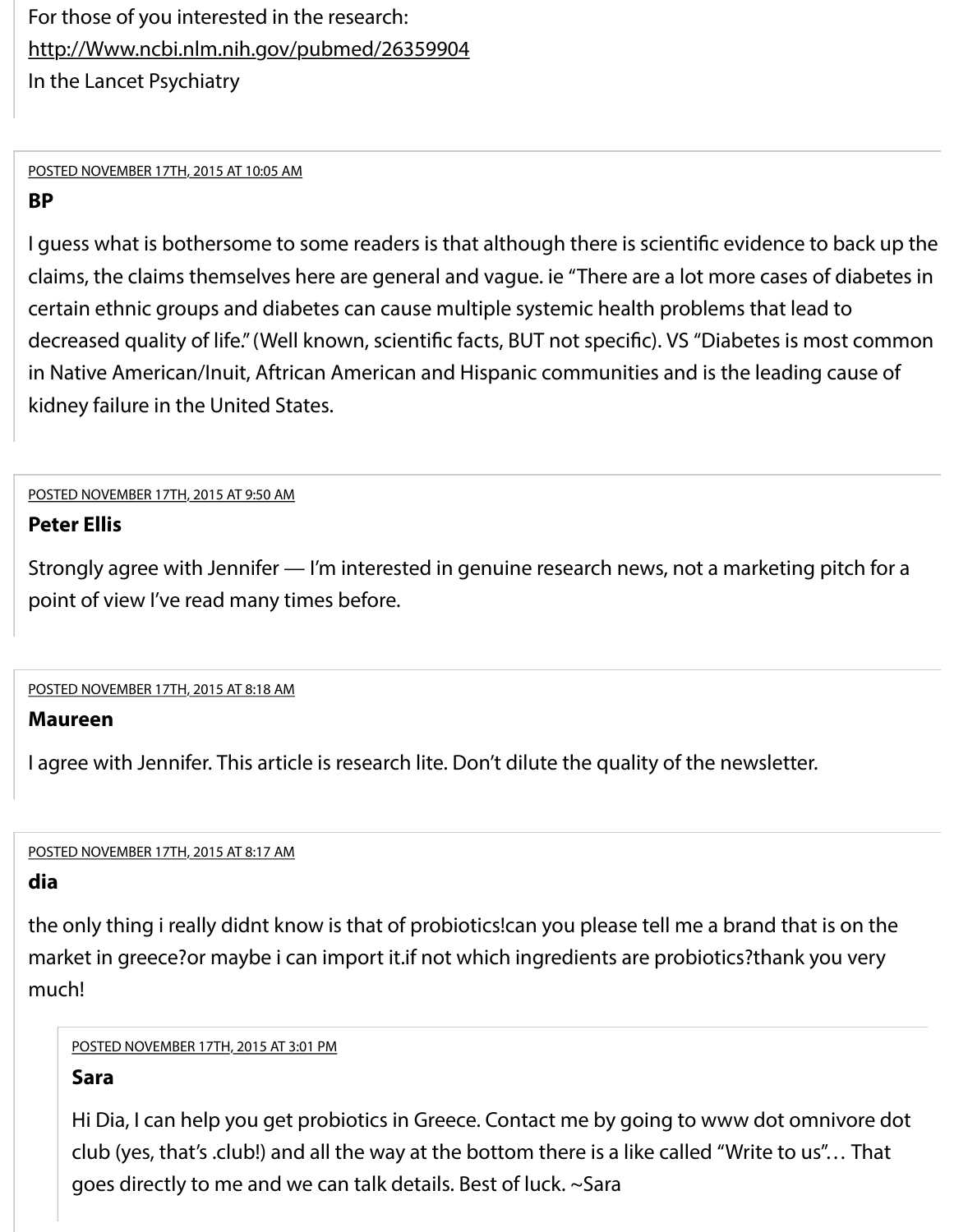<span id="page-12-0"></span>reproduce.

[POSTED NOVEMBER 17TH, 2015 AT 5](#page-12-0):09 PM

## **Felice Jacka**

Possibly true if you take antioxidants as supplements, but certainly not true if you co them as food

#### 25. POSTED NOVEMBER 17TH, 2015 AT 8:12 AM

## **Jennifer**

This article mixes up fact with conjecture in a dubious stew of food topics. It lacks science a "premium" level of generalities. The Gazette is generally a high quality publication - please drag it down with supermarket-level blogs.

POSTED NOVEMBER 17TH, 2015 AT 5:07 PM

## **Felice Jacka**

Eva is correct and there is extensive evidence behind her contentions. I have posted links to the science below

POSTED NOVEMBER 17TH, 2015 AT 4:30 AM

## **jaybehm**

I agree with you Eva that food is directly effecting the structure and function of the brain. should have to eat healthy food. I like the way, you represent your thoughts. The example you is fantastic. Thank you for sharing this knowledgeable post.

POSTED NOVEMBER 16TH, 2015 AT 2:41 PM

Given this is a popular line of thought, I would appreciate evidence to back it up.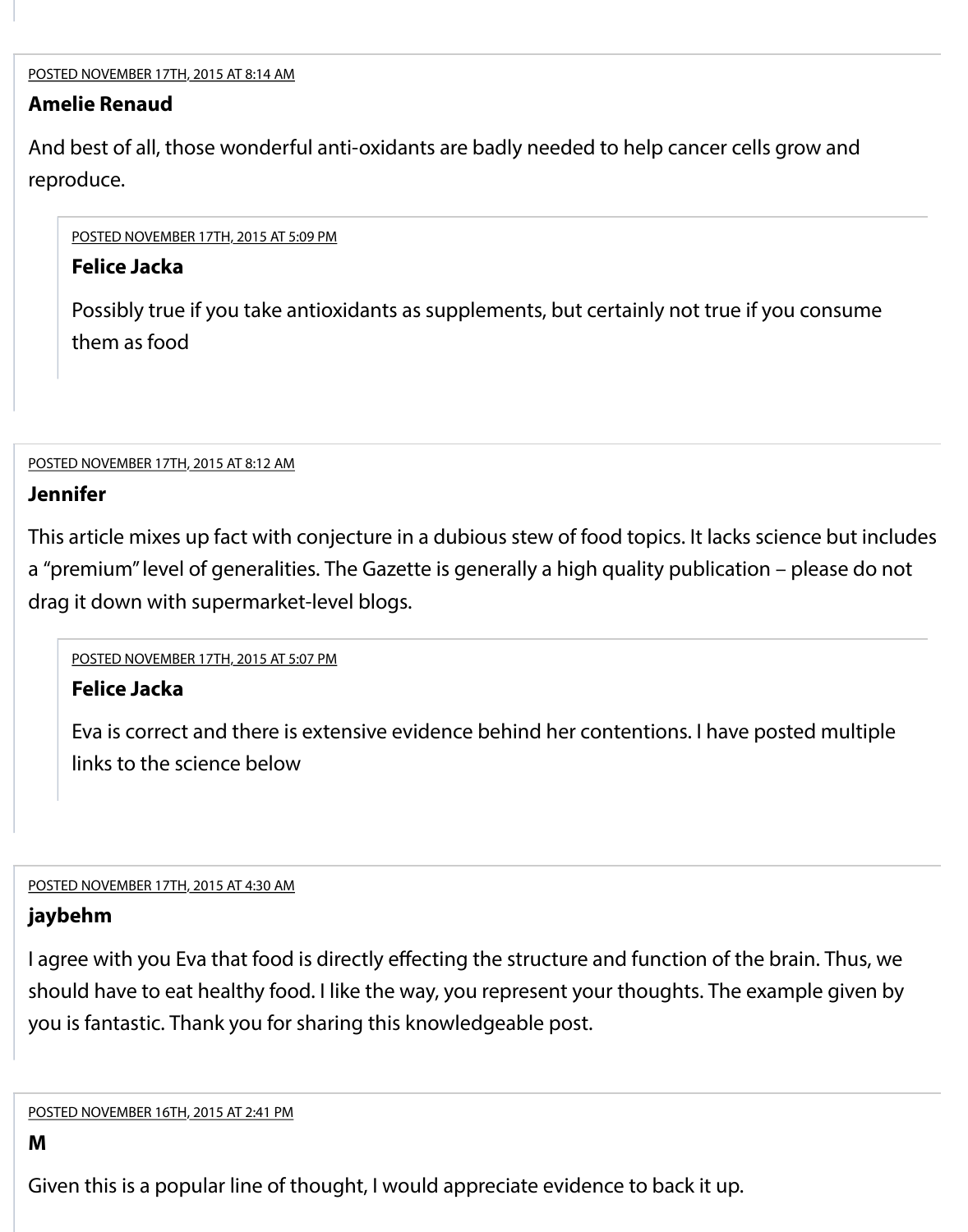#### <span id="page-13-0"></span>**[Dr Felice Jacka](#page-13-0)**

The field of Nutritional Psychiatry is relatively new, however there are now exter observational data confirming the association between diet quality and mental across countries, cultures and age groups - depression in particular. Here are lin [some systematic reviews and m](#page-13-1)eta-analyses:

<span id="page-13-1"></span>http://ajcn.nutrition.org/content/99/1/181.long http://www.ncbi.nlm.nih.gov/pubmed/23720230 http://www.ncbi.nlm.nih.gov/pmc/articles/PMC4167107/

There are also now two interventions suggesting that dietary improvement can [depression:](http://ajcn.nutrition.org/content/99/1/181.long)

[http://www.ncbi.nlm.nih.gov/pmc/articles/PMC38](http://www.ncbi.nlm.nih.gov/pubmed/23720230)48350/ [http://www.ncbi.nlm.nih.gov/pmc/articles/PMC4050338/](http://www.ncbi.nlm.nih.gov/pmc/articles/PMC4167107/)

Diet during early life is also linked to mental health outcomes in children (very in from public health perspective):

[http://www.ncbi.nlm.nih.gov/pubmed/24074470](http://www.ncbi.nlm.nih.gov/pmc/articles/PMC3848350/) [http://www.ncbi.nlm.nih.gov/pubmed/25524365](http://www.ncbi.nlm.nih.gov/pmc/articles/PMC4050338/) http://www.ncbi.nlm.nih.gov/pubmed/23541912

Extensive animal data show that dietary manipulation affects brain plasticity an [are now data from humans to suggest the same:](http://www.ncbi.nlm.nih.gov/pubmed/24074470)

[http://www.ncbi.nlm.nih.gov/pmc/articles/PMC45](http://www.ncbi.nlm.nih.gov/pubmed/25524365)63885/

Finally, while there are yet to be published RCTs testing dietary improvement as treatment strategy for depression, the first of these is underway and results will published within six months:

[http://www.ncbi.nlm.nih.gov/pmc/articles/PMC3636120/](http://www.ncbi.nlm.nih.gov/pmc/articles/PMC4563885/)